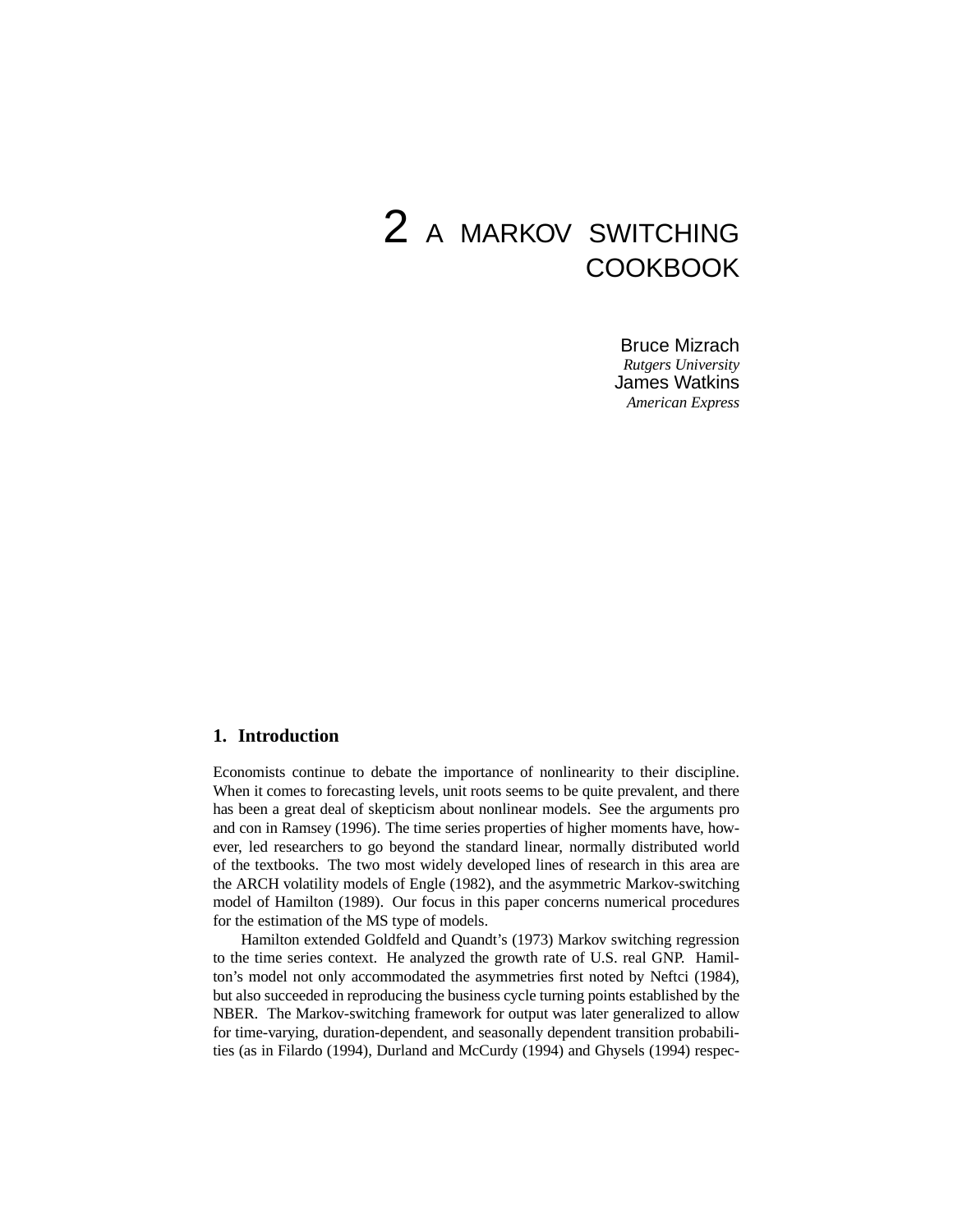tively). Applications to interest rates by Hamilton (1988) and exchange rates by Engel and Hamilton (1990) illustrate the usefulness of the model outside of its initial application.

This paper is organized as follows. Section 2 briefly reviews Hamilton's Markovswitching framework and introduces a few general concepts. Estimation procedures are described in section 3, and the accompanying algorithms in sections 4 and 5. The relative merits of the two algorithms is discussed in section 6 and computational speed comparisons are presented in section 7. RATS code for both models is available from the authors at http://www-snde.rutgers.edu/ research.html

## **2. Time Series Models of Changes in Regime**

A brief description of the Markov-switching (hereafter MS) framework is helpful to establish notation and vocabulary. The following description follows closely that of Hamilton (1993).

Consider for simplicity a first order autoregression where the mean value around which this series clusters may take on one of two values,  $\mu^{(1)}$  and  $\mu^{(2)}$ :

$$
y_t - \mu_t = \phi(y_{t-1} - \mu_{t-1}) + \varepsilon_t.
$$
 (1)

Suppose further that  $\varepsilon_t \sim \text{iid}N(0, \sigma^2)$ . A change in the value of  $\mu$  alone is a change in regime (or state) in this simple case. It should be noted however, that all of the parameters of a model could be allowed to change with the state if thought appropriate. Hamilton's framework is rather agnostic regarding forces driving the change in regime: "...changes in regime are the result of processes largely unrelated to past realizations of the series and are not themselves directly observable." Hamilton (1993, p.234). It must be stressed that this does not mean that changes in regime are unrelated to the history of regimes; in fact, the state variable can have as long or longer a "memory" than the observation series  $y_t$ .

The state variable  $s_t$  is associated with the indices for the constant terms in equation 1; for instance,  $s_t = 1$  is equivalent to saying  $\mu_t = \mu^{(1)}$ . Since the state variable is unobservable, we will need to form probabilistic inferences of its value, and in so doing form equivalent inferences regarding parameter values in 1. We assume that the state variable is governed by the Markov chain:

$$
p(s_t = 1|s_{t-1} = 1) = p^{(11)},
$$
\n(2)

$$
p(s_t = 2|s_{t-1} = 1) = p^{(12)},
$$
\n(3)

$$
p(s_t = 1|s_{t-1} = 2) = p^{(21)},
$$
\n(4)

$$
p(s_t = 2|s_{t-1} = 2) = p^{(22)}.
$$
\n(5)

These transition probabilities are restricted so that  $p^{(11)} + p^{(12)} = p^{(21)} + p^{(22)} = 1$ . Hereafter, we will abbreviate notation when possible; the expression  $p(s_t|s_{t-1})$  will refer to whichever of the above values is appropriate in the given context. The model given by 1, in conjunction with the assumptions regarding the transition probabilities,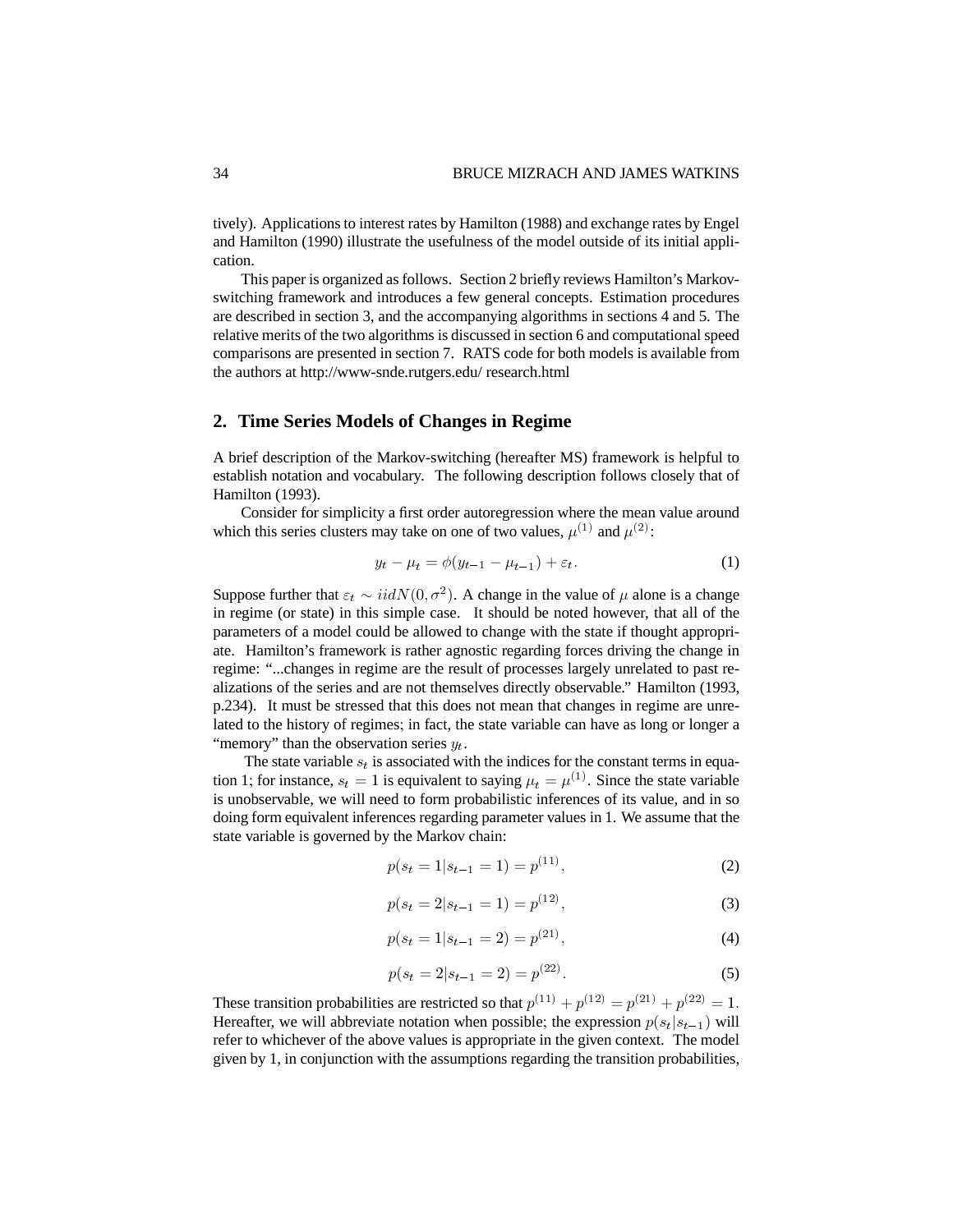will be referred to as an  $MS(1)$  model. By increasing the autoregressive dimension, we can consider higher-order  $MS(r)$  models.

As will become apparent through the exposition of the estimation techniques, numerous probabilistic inferences can be computed at different points throughout the sample. For example, the inference  $p(s_t = 1, \ldots, s_{t-r} = 2|Y_t)$  will refer to the probability that the unobserved state variable took on the values  $2, \ldots, 1$  at times  $t-r$  through t respectively, conditioned on data up to and including that from date t. Such a value may be abbreviated  $p(s_t, \ldots, s_{t-r}|Y_t)$  when possible, but note that the chronological subset represented by  $Y_t$  will always be included to distinguish between filter inferences, smoothed inferences, and  $r$ -lag smoothed inferences (all to be defined later). Likewise, an example of an observation density conditional on states would be  $p(y_t | s_t = 1, ..., s_{t-r} = 2, Y_{t-1})$  and as may be apparent from the notation, may depend on a finite history of past regimes. It will also be necessary to compute joint densities of states and observations, given by expressions such as  $p(y_t, s_t = 1, \ldots, s_{t-r} = 2|Y_{t-1})$ . Both the observation densities and joint densities are abbreviated in the same manner as the inferences regarding states. Finally, more familiar looking observation densities (i.e.  $p(y_t|Y_{t-1})$ ) will become available as functions of the above densities.

Often the conditional density depends not only on the current regime, but also on past regimes. This requires us to make assumptions regarding the memory of the state variable. For simplicity, the state process is generally given the same time dimension as the observation process. In other words, it will be assumed that the state variable is  $AR(r)$ . To still satisfy the property of a Markov system, we must restructure the two regimes as  $2^{r+1}$  distinct regimes, to exhaust the combinations of states. For example, in an  $MS(2)$  model, the expression

$$
(y_t - \mu^{(1)}) = \phi^{(11)}(y_{t-1} - \mu^{(2)}) + \phi^{(12)}(y_{t-2} - \mu^{(1)}) + \varepsilon_t^{(1)}
$$
(6)

is associated with the event:  $(s_t = 1, s_{t-1} = 2, s_{t-2} = 1)$ .

## **3. The Filter**

Recall the assumption that the state variable  $s_t$  is generally unobservable. In order to estimate the parameters of a MS model with this uncertainty, we must compute probabilities associated with each possible regime. Further, in the case of a MS model where the conditional density depends on both current and past regimes

$$
p(y_t|s_t, Y_{t-1}) \neq p(y_t|s_t, s_{t-1}, s_{t-2}, \dots, Y_{t-1}),
$$
\n<sup>(7)</sup>

these inferences need to extend over several periods

$$
p(s_t, s_{t-1}, \dots, s_{t-r} | Y_t). \tag{8}
$$

Such probabilities are estimated using Hamilton's recursive filter; We discuss the filter in the general case of an  $MS(r)$  model. This procedure will compute r and  $r+1$  period inferences (2<sup>r</sup> and  $2^{r+1}$  distinct numbers for each t) and as a by-product, the conditional likelihood function. It is the conditional likelihood function that we seek for techniques such as Newton-Raphson (NR) or Davidon-Fletcher-Powell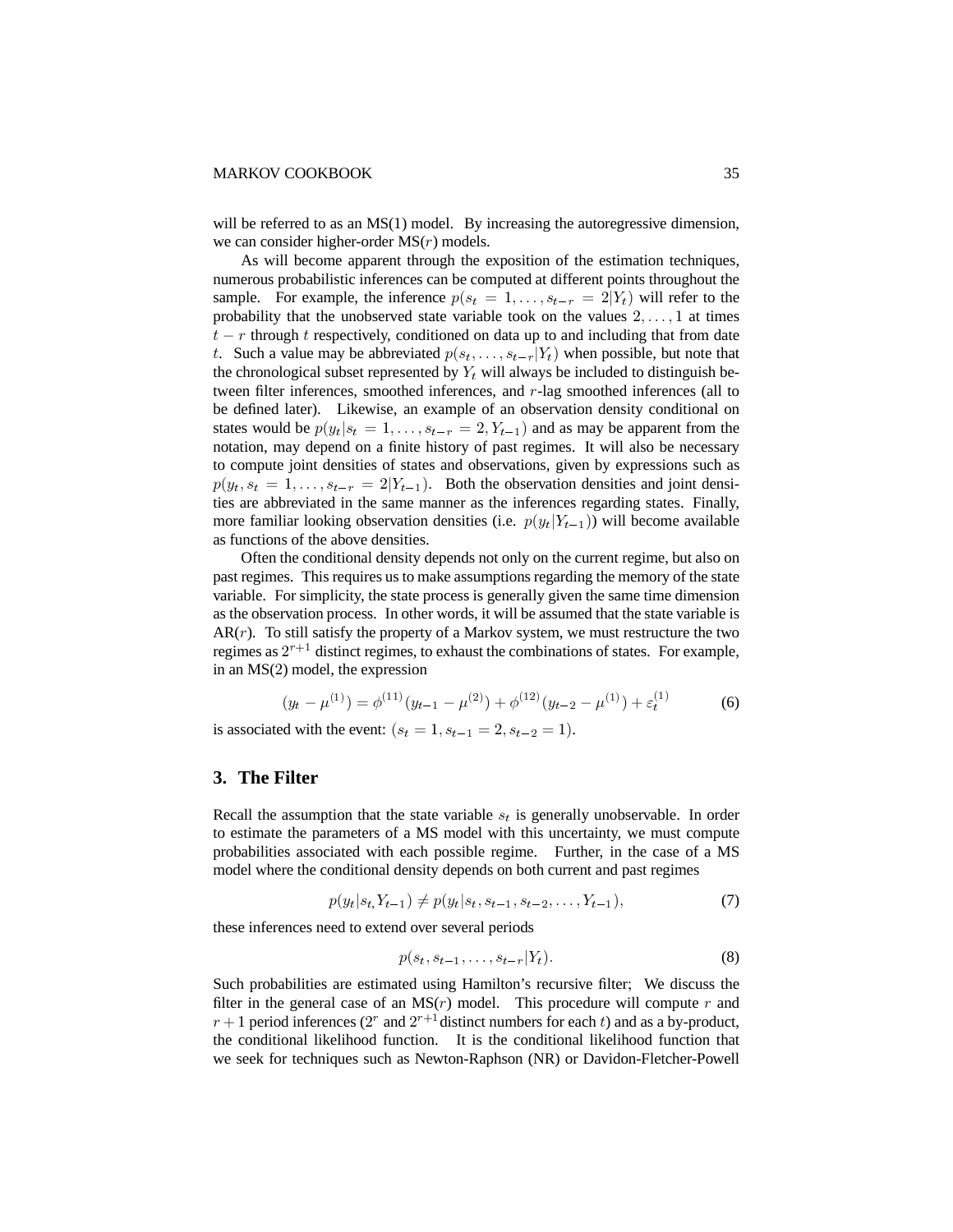(DFP), since the burdensome exact-likelihood method provides only a marginal improvement. The exposition is confined to the case where there are two states, and the initialization of the filter is reserved to the end of the discussion.

An arbitrary iteration of the filter begins by advancing an  $r$  period inference, available to us from the prior iteration,

$$
p(s_{t+1}, s_t, \ldots, s_{t-r+1} | Y_t) = p(s_{t+1} | s_t) \cdot p(s_t, s_{t-1}, \ldots, s_{t-r+1} | Y_t). \tag{9}
$$

We then use the appropriate density to find the joint probability inference of the current observation and the  $r + 1$  most recent states, conditional on last period's datum,

$$
p(y_{t+1}, s_{t+1}, s_t, \dots, s_{t-r+1} | Y_t)
$$
  
=  $p(y_{t+1} | s_{t+1}, s_t, \dots, s_{t-r+1}, Y_t) \cdot p(s_{t+1}, s_t, \dots, s_{t-r+1} | Y_t).$  (10)

Integrating over states, we find a density conditional only on prior data,  

$$
p(y_{t+1}|Y_t) = \sum_{s_{t+1}=1}^{2} \sum_{s_t=1}^{2} \sum_{s_{t-r+1}=1}^{2} (y_{t+1}, s_{t+1}, s_t, \dots, s_{t-r+1}|Y_t).
$$
 (11)

We then have at our disposal an  $r + 1$  period inference conditional on current data

$$
p(s_{t+1}, s_t, \dots, s_{t-r+1} | Y_{t+1}) = \frac{p(y_{t+1}, s_{t+1}, s_t, \dots, s_{t-r+1} | Y_t)}{p(y_{t+1} | Y_t)}
$$
(12)

and by integration, an updated  $r$  period inference

$$
p(s_{t+1}, s_t, \dots, s_{t-r+2} | Y_{t+1}) = p(s_{t+1}, s_t, \dots, s_{t-r+1} = 1 | Y_{t+1}) + p(s_{t+1}, s_t, \dots, s_{t-r+1} = 2 | Y_{t+1}).
$$
\n(13)

The updated inference is then used as input for the next iteration. In later discussion, when we refer to "filter execution", this will mean that the entire sample is passed through the above process.

The filter is initialized with  $r$ -period unconditional probabilities,

$$
p(s_r, s_{r-1}, \dots, s_1) = p(s_t, s_{t-1}, \dots, s_{t-r+1}).
$$
\n(14)

To find these, we start by computing the ergodic probabilities, which are simply the unconditional estimates that the process will fall into each regime at an arbitrary date

$$
\pi^{(j)} \equiv p(s_t = j) \text{ for } j = 1, 2. \tag{15}
$$

These are found by solving the following set of equations:

$$
p^{(1j)} \cdot \pi^{(1)} + p^{(2j)} \cdot \pi^{(2)} = \pi^{(j)} \text{ for } j = 1, 2
$$
 (16)

$$
\pi^{(1)} + \pi^{(2)} = 1.
$$
\n(17)

Employing the appropriate transition probabilities, we can compute the necessary  $r$ -period unconditional probabilities, e.g.:

$$
p(s_t = 1, s_{t-1} = 2, s_{t-2} = 1)
$$
  
=  $(1 - p(s_t = 2|s_{t-1} = 2)) \cdot (1 - p(s_{t-1} = 1|s_{t-2} = 1)) \cdot \pi^{(1)}$ . (18)

In the case of an  $MS(r)$  system, one needs to compute  $2<sup>r</sup>$  of these probabilities to initialize the filter.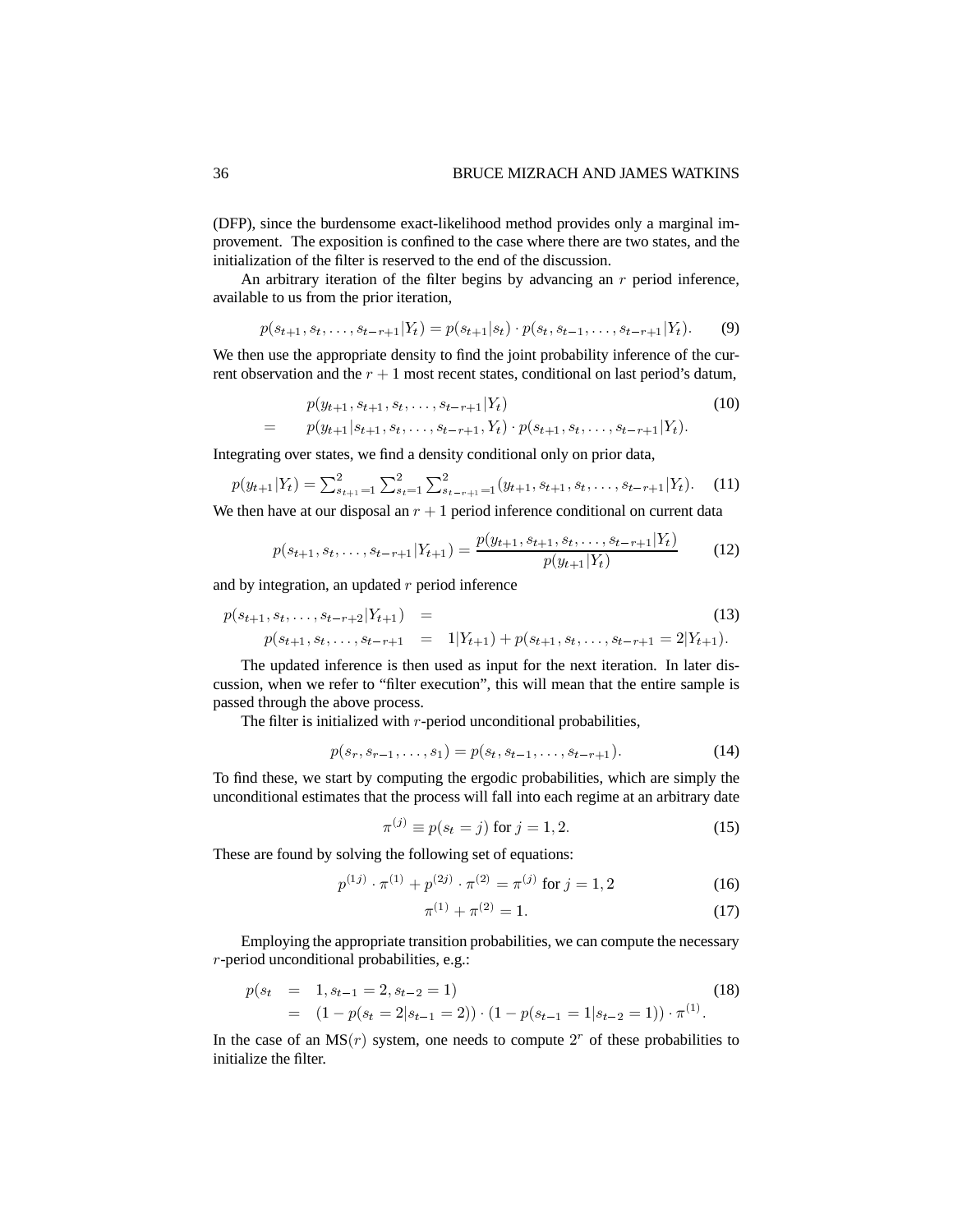After the entire sample has been passed through the filter, the computed observation densities can be used to form the conditional likelihood function

$$
p(y_T, y_{T-1}, \dots, y_{r+1}) = \prod_{t=r+1}^T p(y_t | Y_{t-1}).
$$
\n(19)

#### *3.1 The Full-Sample Smoother*

The filter inferences provided above form a time series that can be volatile; they may in fact indicate changes in regime that have not occurred.. Smoothed inferences are more extensively conditioned by utilizing both past and future observations. This feature reduces the chance that we will misinterpret an outlier occurring in a particular regime for an actual change of state. Smoothed inferences can be distinguished from filter inferences by the time subscript on the relevant information set,  $Y_T$  instead of  $Y_t$ .

Suppose now that we wish to compute  $r + 1$  period smoothed inferences for our  $MS(r)$  model. After executing the filter to obtain  $r + 1$  period filter inferences, we expand those inferences to length  $r + 2$ 

$$
p(s_{t+1}, s_t, \ldots, s_{t-r} | Y_{t+1})
$$
\n
$$
= \frac{p(y_{t+1}|s_{t+1}, s_t, \ldots, s_{t-r+1}, Y_t) \cdot p(s_{t+1}|s_t) \cdot p(s_t, s_{t-1}, \ldots, s_{t-r} | Y_t)}{p(y_{t+1}|Y_t)}
$$
\n
$$
(20)
$$

The  $r + 2$  period inferences can then be expanded in the same manner to  $r + 3$ period inferences, the  $r + 3$  period inferences into  $r + 4$  period inferences, and so on. This process is continued until we reach inferences of length  $2r + 2(2^{2r+2}$  distinct numbers for each  $t$ ). At this point, we can integrate to find what might be referred to as non-adjacent probability inferences

$$
p(s_{t+r+1}, s_{t+r}, \dots, s_{t+2}, s_t, \dots, s_{t-r} | Y_{t+r+1})
$$
\n
$$
= \sum_{s_{t+1}=1}^{2} (s_{t+r+1}, s_{t+r}, \dots, s_{t-r} | Y_{t+r+1}).
$$
\n(21)

These quantities can be advanced one period

$$
p(s_{t+r+2}, s_{t+r+1}, \dots, s_{t+2}, s_t, \dots, s_{t-r} | Y_{t+r+2})
$$
\n
$$
= \frac{p(y_{t+r+2}|s_{t+r+2}, s_{t+r+1}, \dots, s_{t+2}, Y_{t+r+1})}{p(y_{t+r+2}|Y_{t+r+1})} \times p(s_{t+r+2}|s_{t+r+1}) \cdot p(s_{t+r+1}, s_{t+r}, \dots, s_{t+2}, s_t, \dots, s_{t-r} | Y_{t+r+1}),
$$
\n(22)

then integrated again to expand the gap in the inferences

$$
p(s_{t+r+2}, s_{t+r}, \dots, s_{t+3}, s_t, \dots, s_{t-r} | Y_{t+r+2})
$$
\n
$$
= \sum_{s_{t+2}=1}^{2} p(s_{t+r+2}, s_{t+r}, \dots, s_{t+2}, s_t, \dots, s_{t-r} | Y_{t+r+2}).
$$
\n(23)

Such iterations continue until the end of the sample is reached

$$
p(s_T, s_{T-1}, \ldots, s_{T-r}, s_t, \ldots, s_{t-r}|Y_T),
$$

allowing us, via integration, to find full-sample the smoothed inferences

$$
p(s_t, s_{t-1}, \dots, s_{t-r} | Y_T) \tag{24}
$$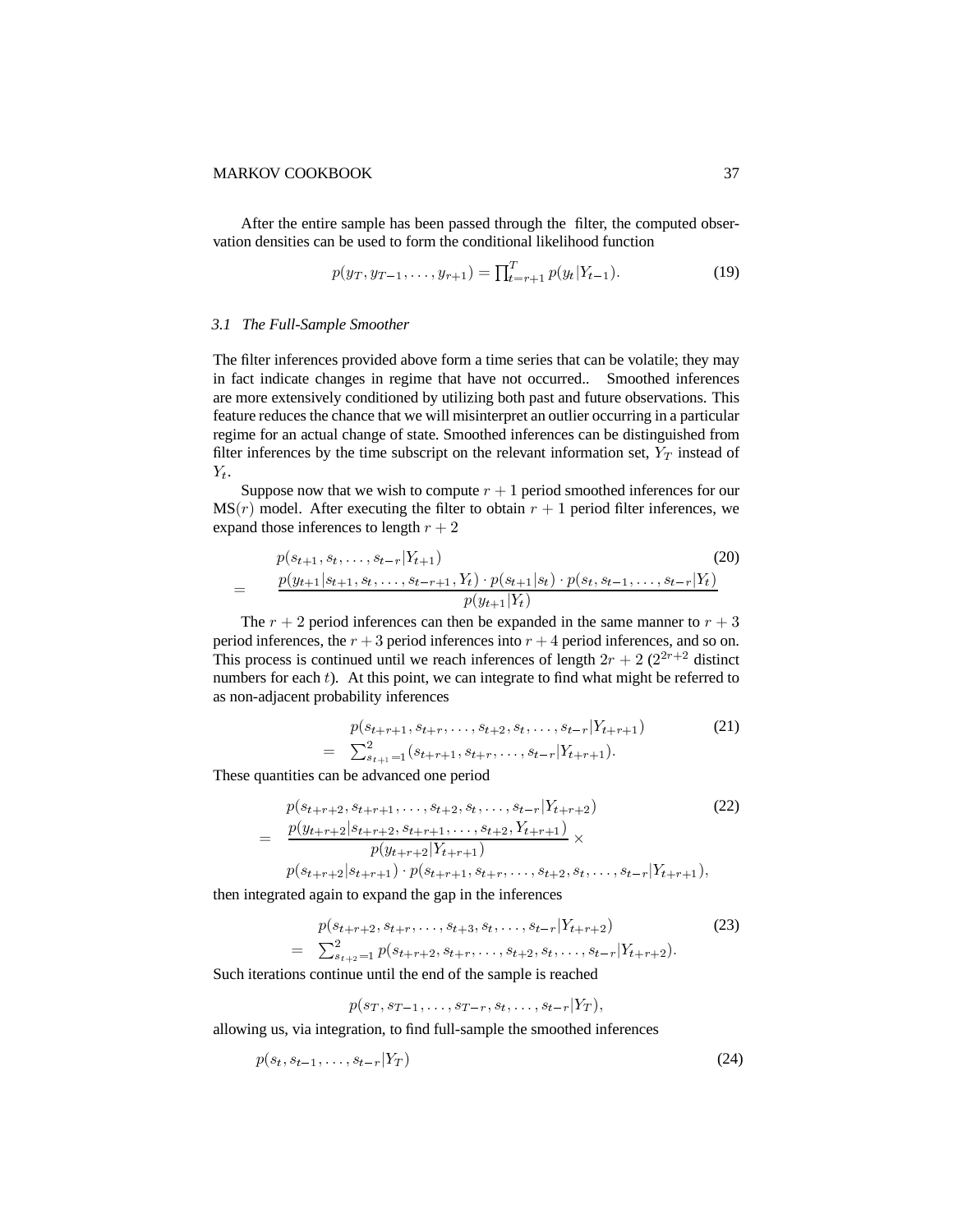$$
= \sum_{s}^{2} \sum_{r=1}^{2} \sum_{s}^{2} \cdots \sum_{s}^{2} \sum_{r=1}^{2} p(s_{T}, s_{T-1}, \ldots, s_{T-r}, s_{t}, s_{t-1}, \ldots, s_{t-r} | Y_{T}).
$$

#### *3.2 Approximations to Full-Sample Smoothed Inferences*

Approximations to the above inference are available with significantly less computation. If we use partial conditioning on future observations, we may still arrive at a stable sequence of inferences. This possibility was recognized by Hamilton (1989). After executing the filter, one expands the inferences as would be done in the first step of the full-sample smoother. When inferences of length  $2r + 1$  are reached, one integrates over  $s_{t+1}, s_{t+2}, \ldots, s_{t+r}$  to find the r-lag smoothed inference

$$
p(s_t, s_{t-1}, \dots, s_{t-r} | Y_{t+r})
$$
\n
$$
= \sum_{s_{t+r}=1}^{2} \cdots \sum_{s_{t+1}=1}^{2} p(s_{t+r}, s_{t+r-1}, \dots, s_{t+1}, s_t, s_{t-1}, \dots, s_{t-r} | Y_{t+r}).
$$
\n(25)

These inferences get their name from the quantity of future data used for conditioning. The justification for this method is that we have considered data sufficiently far in the future that any further conditioning of the inference for date  $t$  does not utilize the observation from date  $t$ . Any further conditioning should have a negligible impact.

## **4. Hill Climbing**

It is almost always the case that we are unsure as to when each regime was active in our sample. We therefore need to handle two types of uncertainty during estimation: uncertainty regarding parameter values and uncertainty regarding the path of the state variable. Recall that the filter computes, as a by-product, the conditional likelihood function

$$
L(\theta) = \prod_{t=r+1}^{T} p(y_t | Y_{t-1}),
$$
\n(26)

where

$$
p(y_t|Y_{t-1}) = \sum_{s_t=1}^2 \cdots \sum_{s_{t-r}=1}^2 p(y_t|s_t, s_{t-1}, \ldots, s_{t-r}, Y_{t-1})
$$
 (27)  

$$
\times p(s_t|s_{t-1}) \cdot p(s_{t-1}, s_{t-2}, \ldots, s_{t-r}|Y_{t-1}).
$$

The dual uncertainty of our estimation problem makes maximization of the above likelihood function is more complicated than it may first appear. If we knew the path of the state variable, we could simply maximize the above function with only small modifications to a canned software package. However, each chronological element of the likelihood function is a mixture distribution, composed of the densities representing each state. The weights for these densities (the probabilistic inferences associated with each regime or recent history of regimes) are functions of the parameters being estimated. As a result, the complete set of filter inferences will change with every perturbation of the parameter vector during gradient computation. For the sake of clarity, consider an arbitrary iteration of a DFP routine. We have at our disposal a tentative value for the set of parameters. Each element of the gradient requires that we execute the filter twice. Next, every stepsize to be considered requires a new execution of the filter, and only then can the updated parameter vector be chosen. We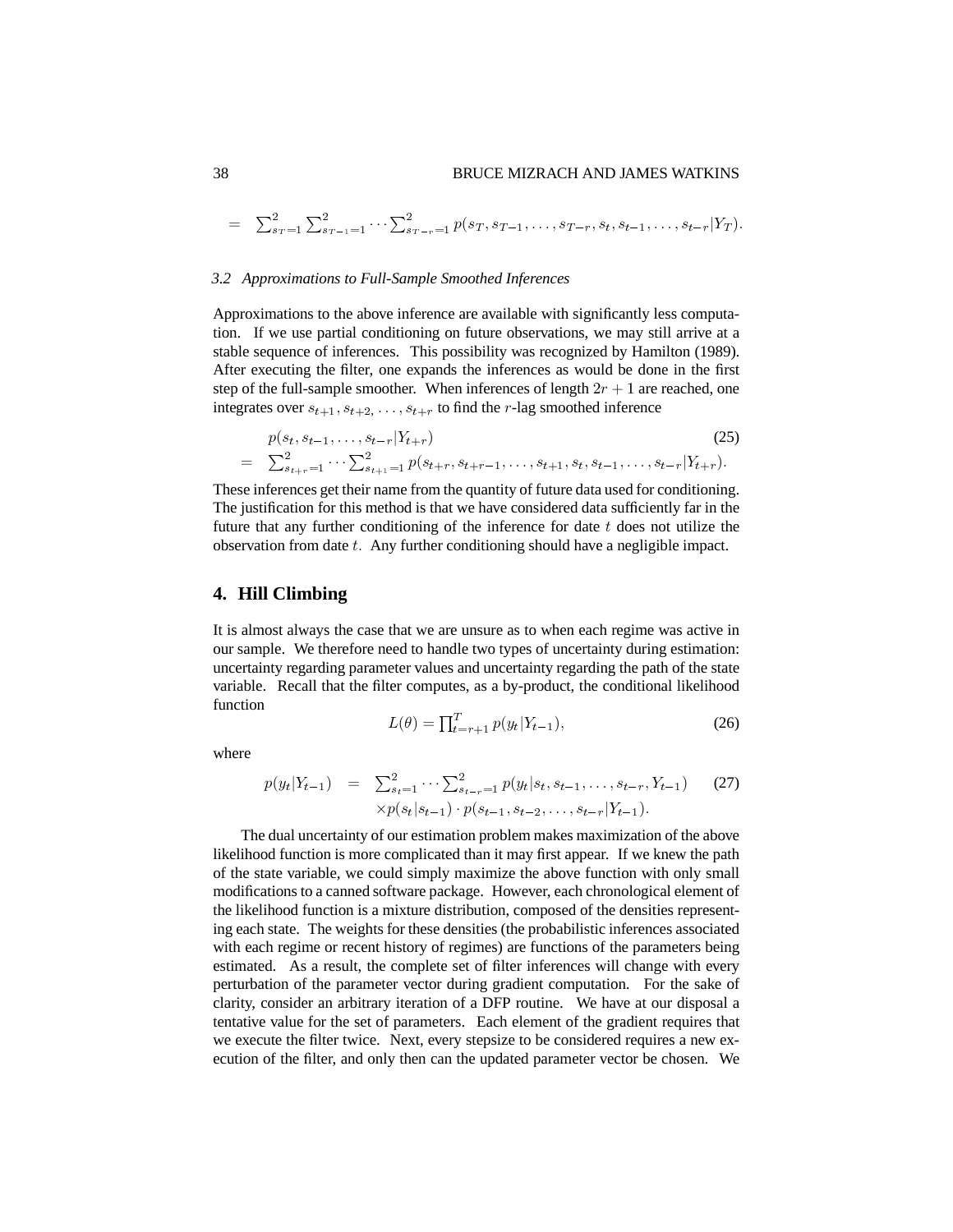leave it to the reader to consider what is involved to compute the Hessian numerically.

Apart from this additional consideration, numerical maximum likelihood techniques, such as DFP are applied in the normal way.

# **5. The EM Algorithm**

The EM algorithm (hereafter EMA), as outlined by Hamilton(1990), deals with the dual uncertainty problem in a different way. One begins with an initial guess for the vector of parameters, say  $\theta^{[0]}$ . The filter and smoother, both parametrized by the extent of regime dependence, are executed to obtain inferences conditional on the entire sample of observations. The smoothed inferences are used as weights for coefficient updating, via minimization of the sum of weighted squared residuals. Improved estimates of the transition probabilities are simple functions of the smoothed probabilities. The set of updated values constitutes  $\hat{\theta}^{[1]}$ ; we repeat the process until some convergence criterion is satisfied.

To outline the procedure in greater detail, consider a two-state  $MS(2)$  model:

$$
(y_t - \mu^{(1)}) = \phi^{(11)}(y_{t-1} - \mu_{t-1}) + \phi^{(12)}(y_{t-2} - \mu_{t-2}) + \varepsilon_t^{(1)},
$$
 (28)

$$
(y_t - \mu^{(2)}) = \phi^{(21)}(y_{t-1} - \mu_{t-1}) + \phi^{(22)}(y_{t-2} - \mu_{t-2}) + \varepsilon_t^{(2)}.
$$
 (29)

 $\varepsilon_{i,t} \sim N(0, (\sigma^{(i)})^2), i = 1, 2$ . Constructed this way, 10 parameters need to be estimated:  $\mu^{(1)}$ ,  $\mu^{(2)}$ ,  $\phi^{(11)}$ ,  $\phi^{(12)}$ ,  $\phi^{(21)}$ ,  $\phi^{(22)}$ ,  $\sigma^{(1)}$ ,  $\sigma^{(2)}$ ,  $p^{(11)}$ ,  $p^{(22)}$ . A single iteration of the EM algorithm starts by executing the filter. Upon completion, the filter yields regime inferences for 2 periods

$$
p(s_t, s_{t-1}|Y_t)
$$

and for 3 periods

$$
p(s_t^*|Y_t) = p(s_t, s_{t-1}, s_{t-2}|Y_t).
$$
\n(30)

We use the  $*$  to redefine the state in terms of the 8 permutations of the 3 lags, e.g.  $s_t^* = 1$  implies  $s_t = 1$ ,  $s_{t-1} = 1$ ,  $s_{t-2} = 1$ . Also obtained are observational densities, both conditioned on states

$$
p(y_t|s_t^*, Y_{t-1}) = p(y_t|s_t, s_{t-1}, s_{t-2}, Y_{t-1})
$$
\n(31)

and unconditional with regard to states

$$
p(y_t|Y_{t-1}).
$$

A typical observation density is written

$$
p(y_t|s_t^* = 3, Y_{t-1})
$$
  
= 
$$
\frac{1}{\sigma^{(1)}\sqrt{2\pi}} \exp\{[(y_t - \mu^{(1)}) - \phi^{(11)}(y_{t-1} - \mu^{(2)}) -\phi^{(12)}(y_{t-2} - \mu^{(1)})]^2/2(\sigma^{(1)})^2\}.
$$

We next execute the smoother to find a probability series that is less volatile than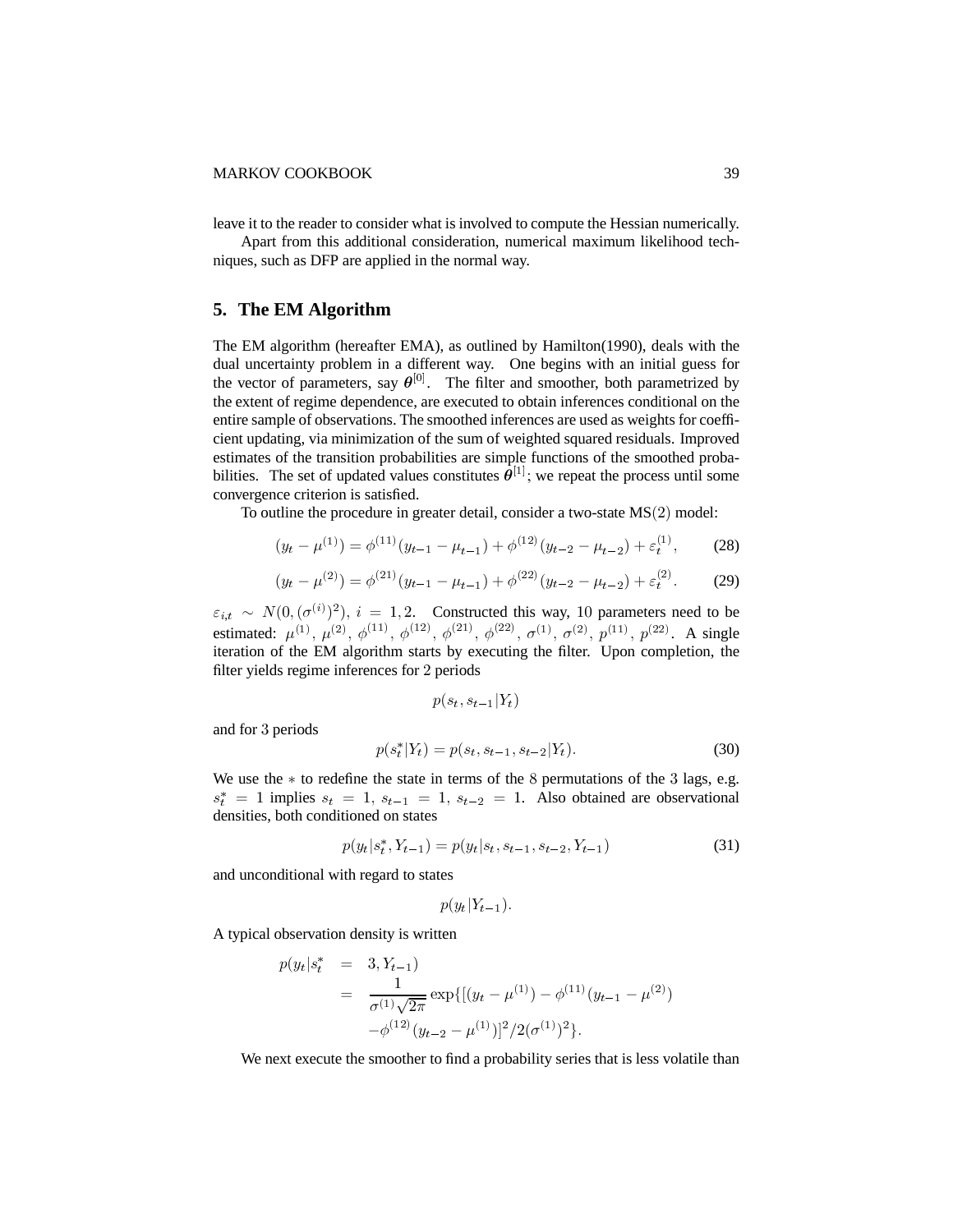that provided by the filter

$$
p(s_t^*|Y_T) = p(s_t, s_{t-1}, s_{t-2}|Y_T),
$$
\n(32)

while integration yields

$$
p(s_t, s_{t-1}|Y_T) \text{ and } p(s_t|Y_T). \tag{33}
$$

With smoothed inferences available, coefficients are updated numerically by minimizing the sum of weighted squared residuals

$$
\left[\mu^{(1)}, \mu^{(2)}, \phi\right] = \arg\min\left\{\sum_{t=3}^{T} \sum_{k=1}^{8} (\nu_t^{(k)})^2 \cdot p(s_t^* = k | Y_T) \right\} \tag{34}
$$

where  $\boldsymbol{\phi} = [\phi^{(11)}, \phi^{(12)}, \phi^{(21)}, \phi^{(22)}]$  and

$$
\nu_t^{(k)} = y_t - E(y_t|s_t^* = k, Y_{t-1}). \tag{35}
$$

An example of an error series element would be

$$
\nu_t^{(2)} = (y_t - \mu^{(2)}) - \phi^{(21)}(y_{t-1} - \mu^{(1)}) - \phi^{(22)}(y_{t-2} - \mu^{(2)}).
$$

Estimation of the regimes' variances requires similar weighting

$$
(\sigma^{(j)})^2 = \frac{p(s_t = j, s_{t-1}, s_{t-2} | Y_T)}{\sum_{t=3}^T p(s_t = j)}
$$
  
 
$$
\times \sum_{t=3}^T \sum_{s_{t-1}=1}^2 \sum_{s_{t-2}=1}^2 [(y_t - \mu^{(j)}) - \phi^{(j1)}(y_{t-1} - \mu^{(s_{t-1})})
$$
  
-
$$
\phi^{(j2)}(y_{t-2} - \mu^{(s_{t-2})})]^2
$$

for  $j = 1, 2$ . Updated transition probabilities also utilize smoothed inferences

$$
p_{ij} = p(s_t = j | s_{t-1} = i) = \frac{\sum_{t=r+1}^{T} p(s_t = j, s_{t-1} = i | Y_T)}{\sum_{t=r+1}^{T} p(s_{t-1} = i | Y_T)} \text{ for } i, j = 1, 2. \quad (36)
$$

We have completed a single iteration of the algorithm; we repeat until convergence.

### **6. Relative merits of Different Algorithms**

The DFP routine described earlier is the same method used by Hamilton (1989) for his analysis of the business cycle. Hamilton (1990) proposed the above EMA as an alternative, to handle systems of greater complexity.

Problems may arise during gradient computation due to the shape of the likelihood surface associated with a MS model. Mixture distributions may have as many local maxima as regimes, and likelihood functions derived from these densities may be plagued by the same features. The EMA however, does not involve the examination of likelihood surfaces, and as such, may avoid both local maxima and singularities. Another positive attribute of the EMA noted in other applications is its ability to arrive in the neighborhood of the mode of the likelihood function in a few early steps, which can prove advantageous if one is performing a rough grid search to determine optimal starting values. Hamilton also argues that an EMA may not be as demanding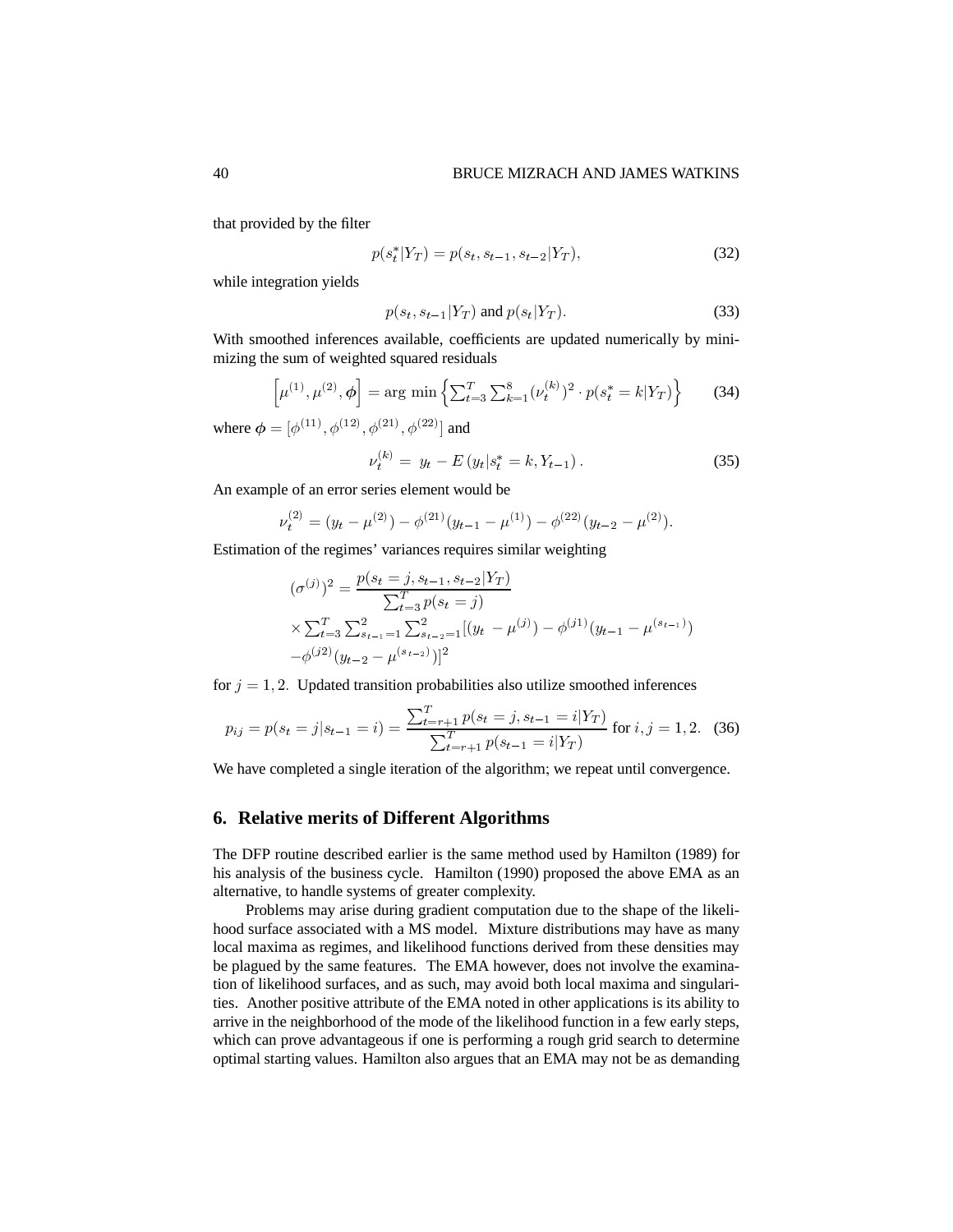numerically: "while one could calculate analytic derivatives from rote adaptation of the recursion ..., that approach would require burdensome additional computer programming and calculation time for each parameter." Hamilton (1990, p. 40).

If the EMA is indeed more robust than a DFP algorithm and computationally more efficient, one would clearly prefer the former. However, Hamilton's claim regarding the computational speed of the EMA is problematic. Consider the fullsample smoothing technique outlined earlier: this procedure requires computation of order  $K^{2(r+1)}T^2$ , where r is the relevant autoregressive dimension, K is the number of states and T is the sample size. In our experience, if r is 4 or larger, while  $K = 2$ and  $T$  is a modest 100 to 200 points, a single iteration of the EMA can take several minutes on an 166 MHz Pentium, utilizing the 32 bit version of RATS. If several hundred iterations are necessary to achieve convergence, such investment in computer time becomes prohibitive. By contrast, a single iteration of a DFP routine requires several seconds.

Despite these concerns, the EMA may be preferable in many contexts. If no autoregressive dynamics are present, the full-sample smoother becomes much less of a problem, and the EMA's ability to avoid the difculties of poorly shaped likelihood surfaces outweighs any additional CPU time. In their investigation of exchange rates, Engel and Hamilton (1990) successfully employed the EMA in the presence of numerous local maxima. The case for the EMA is also strengthened by the possibility of using the approximate smoother, as it is only marginally more demanding than the filter.

## **7. Computational Comparisons**

To explore the computational issues more thoroughly, consider the Hamilton's (1989) analysis of real GNP growth. The model was fitted by DFP:

$$
y_t - \mu_t = \sum_{p=1}^4 \phi^{(ip)}(y_{t-p} - \mu_{t-p}) + \varepsilon_t, \ \varepsilon_t \sim \text{iidN}(0, \sigma^2). \tag{37}
$$

The two constants  $\mu^{(1)}$  and  $\mu^{(2)}$  are associated with high and low rates of growth. We recreated Hamilton's results via three methods: DFP, the EMA with full-sample smoothing (EMA(1)), and the EMA using approximate smoothing (EMA(2)). Presented below are the computational demands of each algorithm for different convergence criteria.

Table 1 illustrates two important claims: first, that using the approximate EMA significantly reduces CPU time relative to the pure form of the EMA; second, when comparing gradient-search methods with EM methods, a tradeoff exists between the time that it takes to complete an iteration and the number of iterations needed to achieve convergence. While EM uses  $2/3$  fewer iterations, each iteration takes from 5 to 20 times as long.

The usefulness of the approximate EM routine is of course dependent on the accuracy of the results. Comparing the approximate EM results with those provided by the DFP algorithm, we find that the mean absolute difference between the elements of the parameter vector decreases as the convergence criterion is tightened, and is no greater 0.0085 if we set  $\delta = 10^{-5}$ .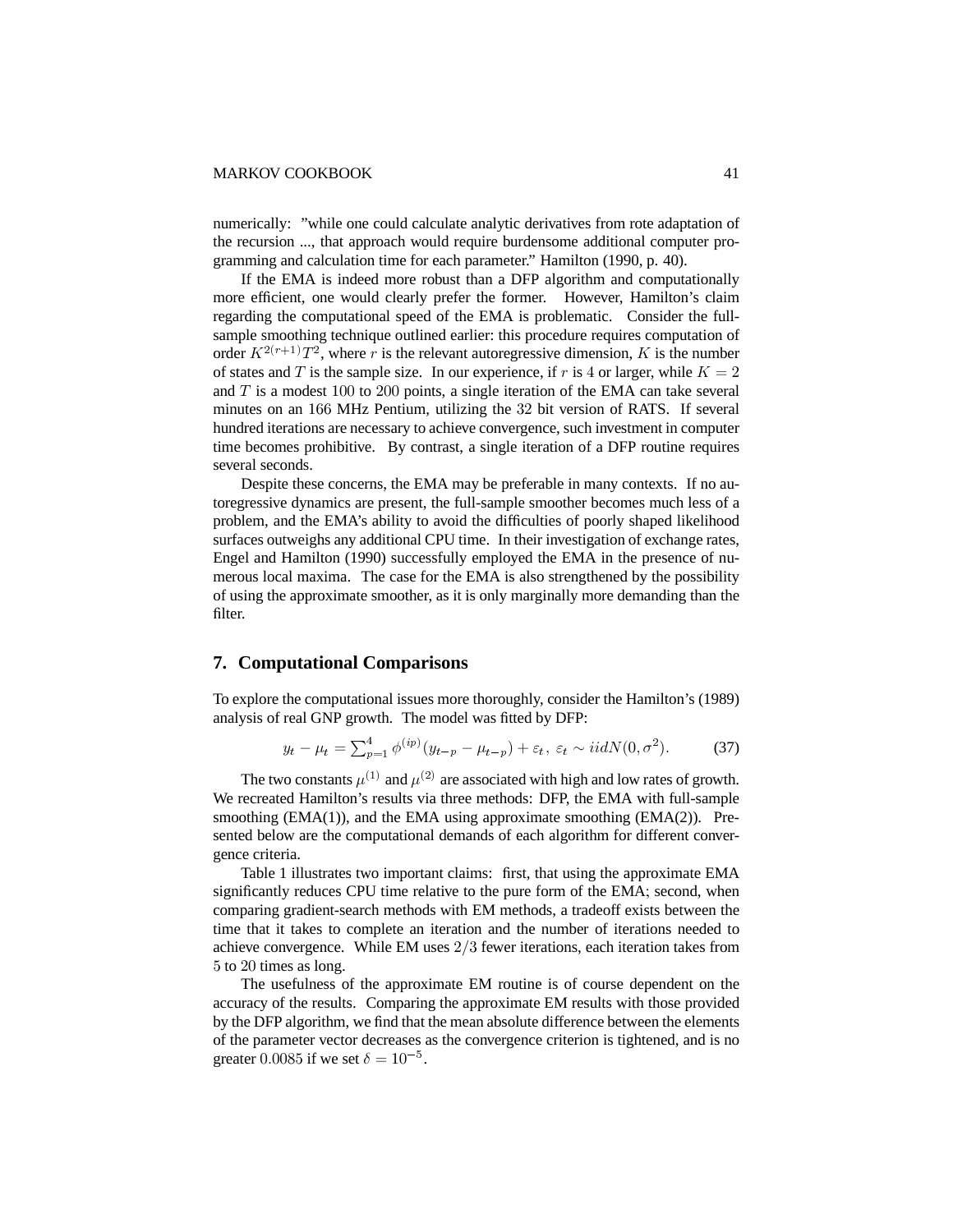| Criterion          |     |     | IA(2) |
|--------------------|-----|-----|-------|
| $\delta = 10^{-3}$ | 61  | 22  | 27    |
| $\delta = 10^{-4}$ | 166 | 50  | 51    |
| $\delta = 10^{-5}$ | 254 | 69  | 75    |
| sec./iter.         | 19  | 727 | 57    |

**Table 1. Number of Iterations to Convergence**

## **8. Conclusion**

Markov-switching models have become widely used in accordance with the growing evidence of nonlinearity in economic time series. We have detailed the two leading algorithms for estimating MS models and have provided a discussion of the computational questions that arise during the course of an estimation problem.

Although the EM algorithm is usually more robust with respect to poor likelihood surfaces than gradient-based methods, the pure form of the former technique often places prohibitive demands on computer time. Fortunately, the availability of an approximation technique allows the EM method to stand as a practical alternative to commonly used hill-climbing routines.

## **References**

- Durland, J. Michael and Thomas H. McCurdy (1994). "Duration Dependent Transitions in a Markov Model of U.S. GNP Growth," *Journal of Business and Economic Statistics,* 12, 279-88.
- Engel, Charles (1994). "Can the Markov Switching Model Forecast Exchange Rates?" *Journal of International Economics,* 36, 151-65.
- Engel, Charles and James D. Hamilton (1990). "Long Swings in the Dollar: Are They in the Data and Do Markets Know It?" *American Economic Review,* 80, 689-713.
- Engle, Robert F. (1982). "Autoregressive Conditional Heteroscedasticity with Estimates of the Variance of U.K. Inflation," *Econometrica*, 50, 987-1007.
- Filardo, Andrew J. (1994). "Business Cycle Phases and their Transitional Dynamics," *Journal of Business and Economic Statistics,* 12, 299-308.
- Ghysels, Eric (1994), "On the Periodic Structure of the Business Cycle," *Journal of Business and Economic Statistics,* 12, 289-98.
- Goldfeld, Stephen M. and Richard E. Quandt (1973). "A Markov Model for Switching Regressions," *Journal of Econometrics,* 1, 3-16.
- Goodwin, Thomas H. (1993). "Business Cycle Analysis with a Markov Switching Model," *Journal of Business and Economic Statistics,* 11, 331-39.
- Hamilton, James D. (1989). "A New Approach to the Economic Analysis of Nonstationary Time Series and the Business Cycle," *Econometrica,* 57, 357-84.
- Hamilton, James D. (1990). "Analysis of Time Series Subject to Regime Changes,"